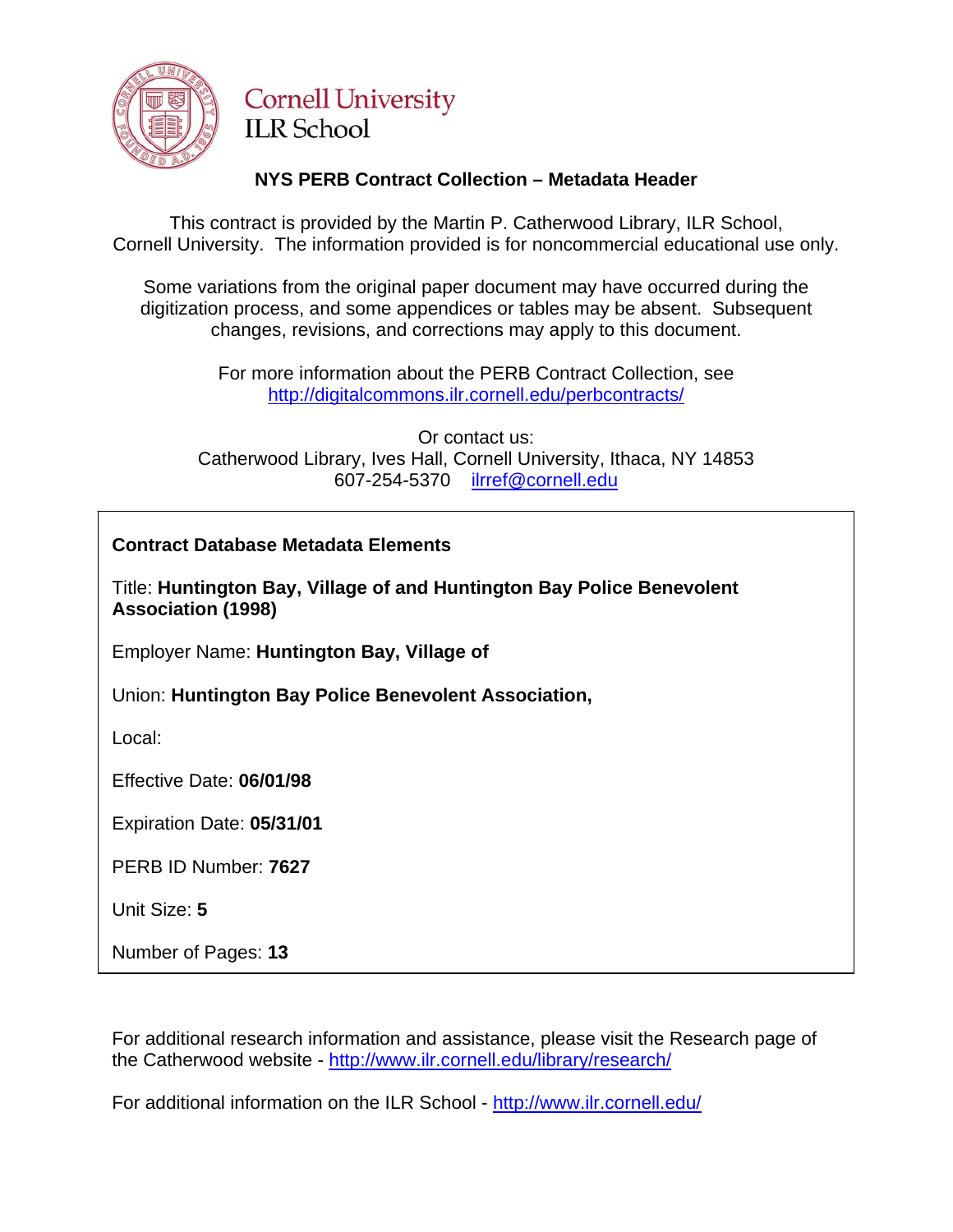$\frac{1539}{11}$ 5 ;z5'tJO *II J-*

 $\ddot{\phantom{a}}$ 

# 7627 05312001

Huntington Bay, Village Of And Huntington Bay Pba

## AGREEMENT

Between

# INCORPORATED VILLAGE OF HUNTINGTON BAY

and

# HUNTINGTON BAY POLICE BENEVOLENT ASSOCIATION

for the period

June 1, 1998 through May 31, 2001

1

NYS PUBLIC EMPLOYMENT RELATIONS BOARD RECEIVER

OCT 1 8 1999

-NEUUTIVE DIRECTOR

 $\mathcal{F}$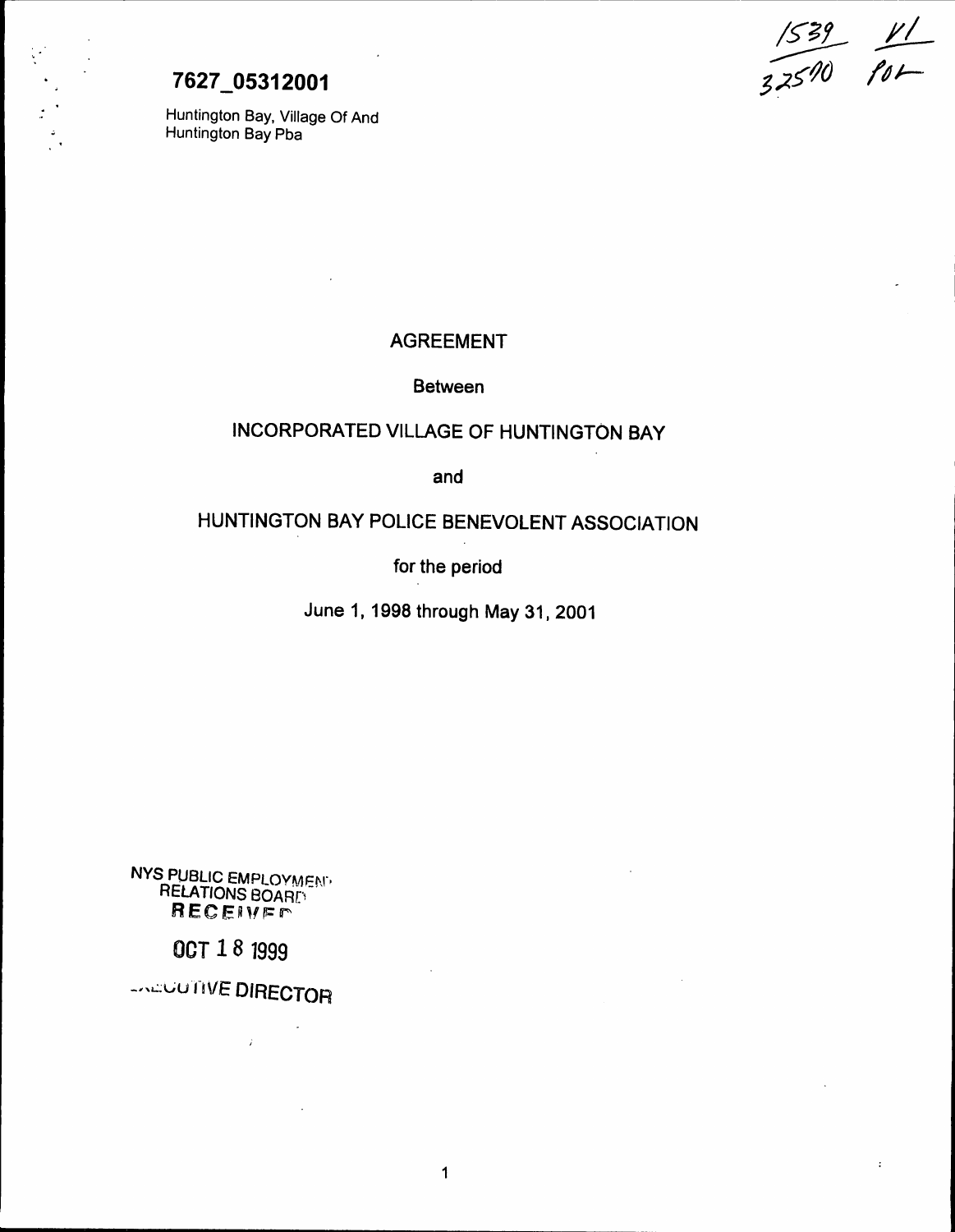INDEX'

|                                   | <b>ARTICLE</b>          | <b>PAGE</b>    |
|-----------------------------------|-------------------------|----------------|
| <b>ASSOCIATION RIGHTS</b>         | <b>XIX</b>              | 11             |
| <b>DEATH BENEFITS</b>             | <b>XVI</b>              | 10             |
| <b>DENTAL</b>                     | XIV                     | 10             |
| <b>DURATION</b>                   | XXI                     | 12             |
| <b>FUNERAL LEAVE</b>              | X <sub>l</sub>          | 8              |
| <b>HOLIDAY PAY</b>                | VII                     | 6              |
| <b>HOSPITALIZATION</b>            | ٠<br>XIII               | 9              |
| <b>INJURY IN THE LINE OF DUTY</b> | XII                     | 9              |
| <b>INSURANCE</b>                  | XV                      | 10             |
| <b>MANAGEMENT RIGHTS</b>          | XX                      | 12             |
| <b>MINIMUM RECALL</b>             | $\overline{\mathsf{V}}$ | 5              |
| <b>OVERTIME</b>                   | IV                      | 5              |
| PERSONAL LEAVE                    | X                       | 8              |
| <b>RECOGNITION- CHECKOFF</b>      | $\mathbf{I}$            | 3              |
| <b>RETIREMENT</b>                 | <b>XVII</b>             | 10             |
| <b>SALARY</b>                     | $\mathbf{III}$          | 3              |
| <b>SCOPE OF AGREEMENT</b>         | I                       | 3              |
| <b>SICK LEAVE</b>                 | IX                      | 8              |
| <b>TOURS OF DUTY</b>              | VI                      | 6              |
| <b>UNIFORMS</b>                   | <b>XVIII</b>            | 11             |
| <b>VACATIONS</b>                  | <b>VIII</b>             | $\overline{7}$ |

 $\overline{\phantom{a}}$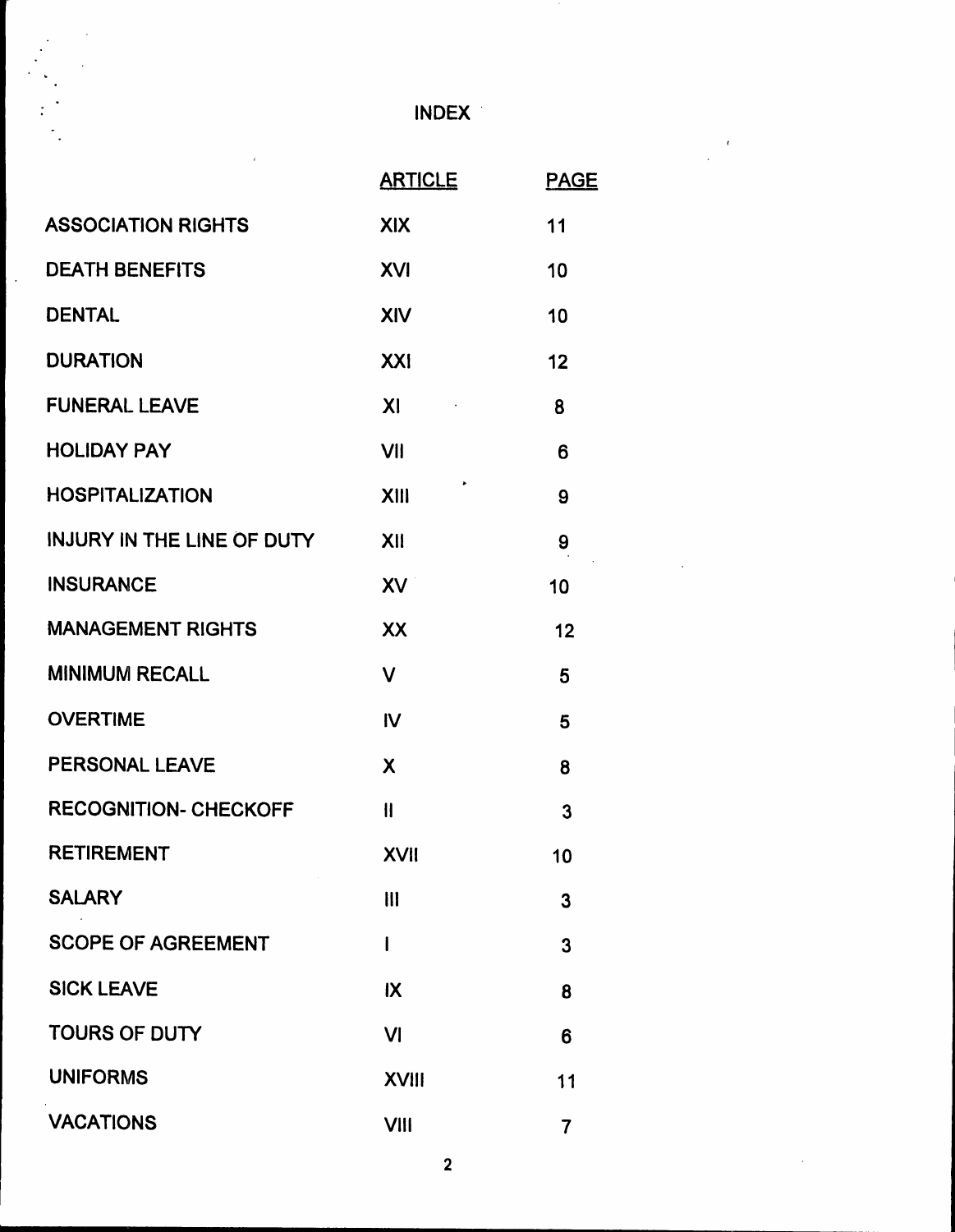

AGREEMENT made and entered into this 3rd day of December, 1998, to be effective through and including the 31st day of May 2001, by and between the INCORPORATED VILLAGE OF HUNTINGTON BAY (Employer) and the HUNTINGTON BAY POLICE BENEVOLENT ASSOCIATION (Association).

## ARTICLE I

## SCOPE OF AGREEMENT

This agreement shall encompass the rates of pay and conditions of employrnent of all employees of the Huntington Bay Police Department (hereinafter referred to as "employees").

## ARTICLE II

## RECOGNITION - CHECKOFF

A. The Employer recognizes the Association as the sole and exclusive bargaining agent and representative of all the employees of the Huntington Bay Police Department, County of Suffolk, State of New York, for the maximum period permitted under the law.

B. The Employer shall make dues deductions from the payroll checks of employees in accordance with voluntarily signed, written authorizations submitted to the.Employer by individual employees provided the deductions are uniform for all employees granting the Employer such authorization. Dues deducted in accordance with such authorization shall be forwarded to the Association and the Employer shall be held harmless for any malfeasance, misfeasance, or non feasance with respect to such monies.

#### ARTICLE III

#### SALARY

A. Effective June 1, 1998 through May 31<sup>st</sup>, 1999 salaries of all full-time employees shall be as follows:

| First Year \$34,770.32       |  |
|------------------------------|--|
| Second Year \$44,051.28      |  |
| Third year \$51,955.28       |  |
| Fourth Year \$59,832.24      |  |
| Fifth Year……………… \$67,722.72 |  |
|                              |  |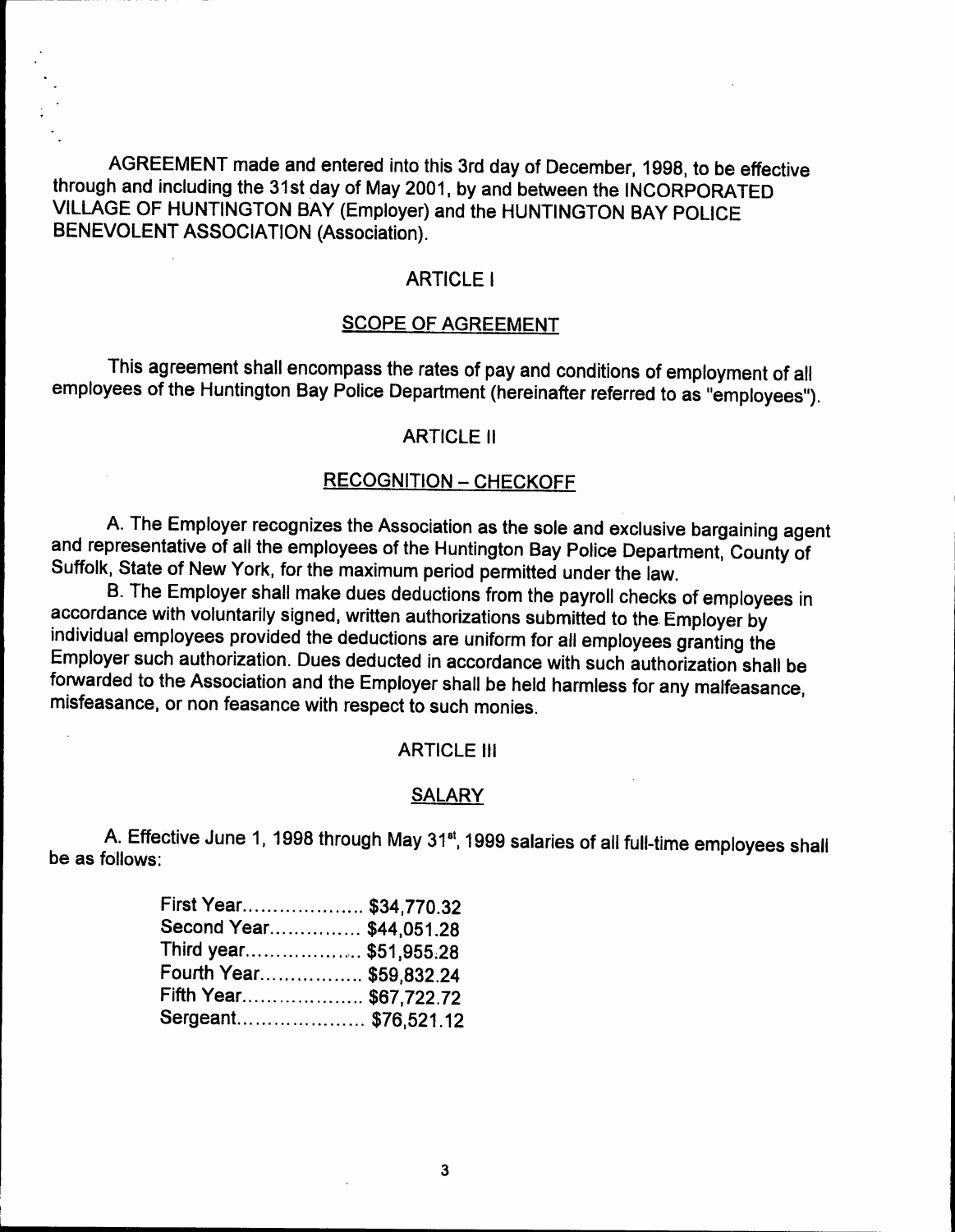B. Effective June 1, 1999 through May 31,2000, salaries of all full-time employees shall be as follows:

| First Year\$36,248.05  |  |
|------------------------|--|
| Second Year\$45,923.45 |  |
| Third year \$54,163.37 |  |
| Fourth Year\$62,375.11 |  |
| Fifth Year \$70,600.93 |  |
| Sergeant\$79,773.26    |  |

C. Effective June 1, 2000 through May 31, 2001, salaries of all full-time employees shall be as follows:

| First Year\$37,879.21   |  |
|-------------------------|--|
| Second Year\$47,990.00  |  |
| Third year\$56,600.72   |  |
| Fourth Year \$65,181.98 |  |
| Fifth Year  \$73,777.97 |  |
| Sergeant \$83,363.05    |  |

D. In addition to salary, payments for longevity shall be made annually based upon length of continuous full-time service. Effective June 1, 1998, longevity payments will be as follows: Following an employee's completion of six (6) full years of service, that is, at the beginning of his/her seventh year of service, there will be payment of One Thousand Three Hundred (\$1300) Dollars for longevity. For each continuous year of full time service rendered thereafter, the longevity payment shall be increased by One Hundred Fifty (\$150) Dollars through and including the employee's twentieth year of continuous full-time service. Effective June 1, 1999, the payment for longevity at the beginning of the seventh year will increase to One Thousand Three Hundred Fifty (\$1350) Dollars per year, and effective June 1, 2001 the payment for longevity at the beginning of the seventh year will increase to One Thousand Four Hundred (\$1400) Dollars per year.

E. A pay differential shall be paid to each employee who has completed at least one (1) full year of service and works at least one-hundred fifty (150) hours between the hours of 4:00pm and 8:00am during the approximate six (6) month period. Effective June I, 1998, the<br>differential shall be Five Thousand Cause Uundred (\$5700) non-user Commencing June 4 differential shall be Five Thousand Seven Hundred (\$5700) per year. Commencing June 1, 1999, this differential shall be Five Thousand Eight Hundred Fifty (\$5850) Dollars per year, and commencing June 1, 2000, this differential shall be Six Thousand One Hundred Fifty (\$6150) per year.

F. Salary will be paid in equal checks on every other Thursday as previously agreed. Longevity will be paid on December 15th each year and will be paid to employees who reach the required number of years of continuous service during the fiscal year. The night differential will be paid in two equal installments on December 1st and May 31st each year.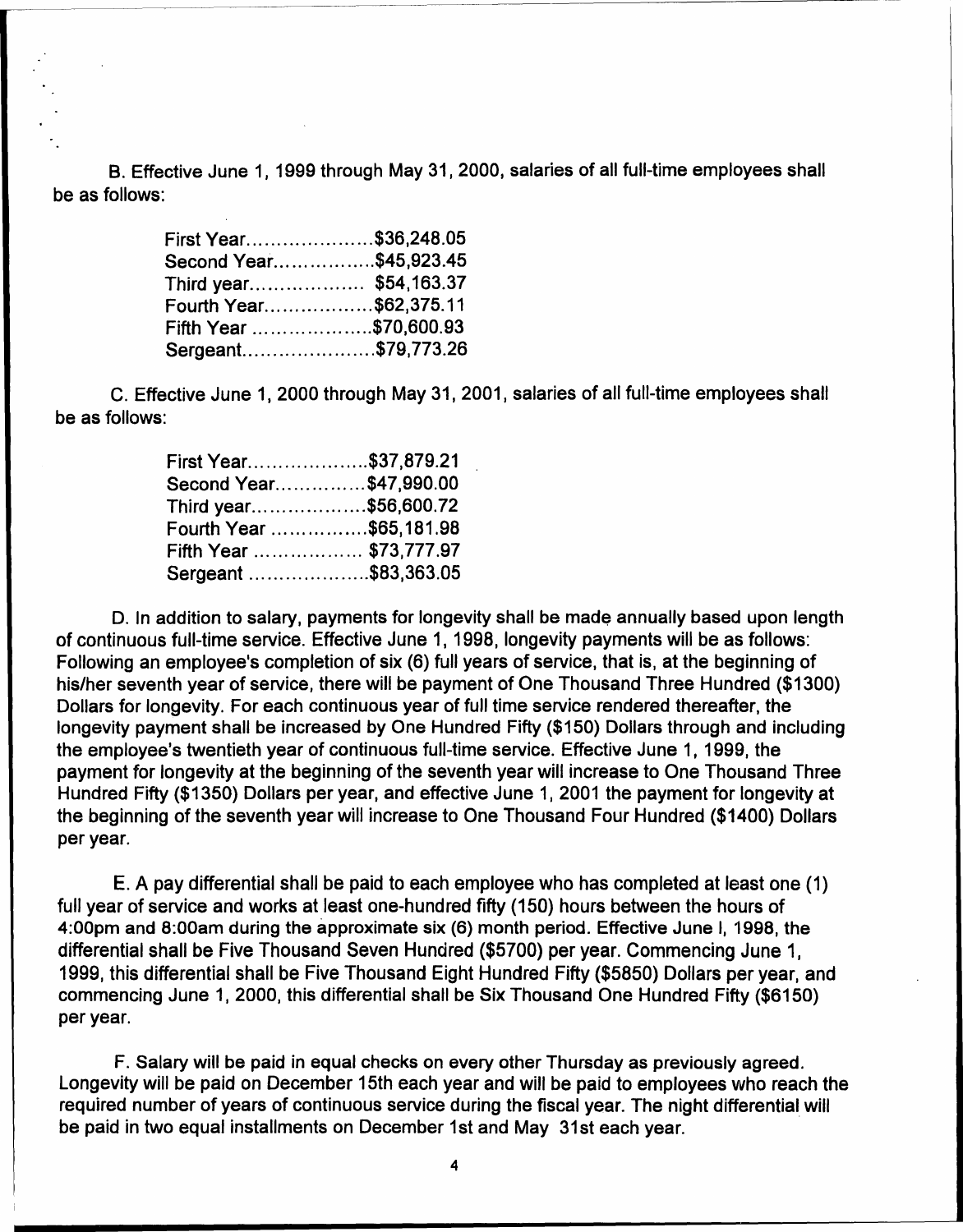## ARTICLE IV

#### **OVERTIME**

A. All hours worked in excess of eight (8) hours in anyone day or in excess of forty (40) in any week shall be paid at one and one-half (1-1/2) times the employees hourly rate of pay, unless the employee notifies the Department that he/she desires to be compensated by one and one-half (1-1/2) hours of compensatory time for each hour of overtime.

B. Overtime of less than fifteen (15) minutes shall not be specifically compensated. Overtime between 15 minutes and 45 minutes shall be credited as 30 minutes and compensated with 45 minutes of compensatory time or its equivalent in wages; overtime between 45 minutes and 75 minutes shall be credited as 60 minutes, and shall be compensated with 90 minutes of compensatory time or its equivalent in wages, etc. This provision shall not apply to Article V (minimum Recall) of this agreement.

C. Overtime pay shall be paid in the pay period following the pay period in which the overtime is accrued.

D. Compensatory time may be taken at a minimum of four (4) or more hours at anyone time, at times to be mutually agreed upon between the Department and the employee within the year in which it is earned. If such compensatory time is not taken by May 31, the ernployee shall be paid for it by separate check on or before May 31.

#### ARTICLE V

#### MINIMUM RECALL

A. Any employee called in for a period of time at hours other than his/her regularly scheduled tour of duty, or who is recalled after having completed his/her tour of duty, shall receive overtime pay for not less than six (6) hours. However, this provision shall not apply to work up to two hours in duration performed directly before the beginning of a regularly scheduled tour. Such hours worked directly before the regular tour shall be paid for at the overtime rate of one and one-half (1-1/2) times the regular rate of pay. When an officer is called in up to two (2) hours before his/her regular scheduled tour, the officer shall continue to work or be paid for his/her regular tour in addition to overtime hours worked prior thereto. Call-in pay as set forth above shall include but shall not be limited to attendance in court or other governmental agency in connection with the performance of an employee's duties, and shall commence at the time that the employee makes his/her appearance in the court or other governmental agency. In addition, one (1) hour of travel time at the overtime rate shall be paid to an employee for his/her travel time to and from court or other governmental agency.

B. Compensation under this article can be either in compensatory time or in cash in accordance with the payment procedures set forth in Article IV (Overtime).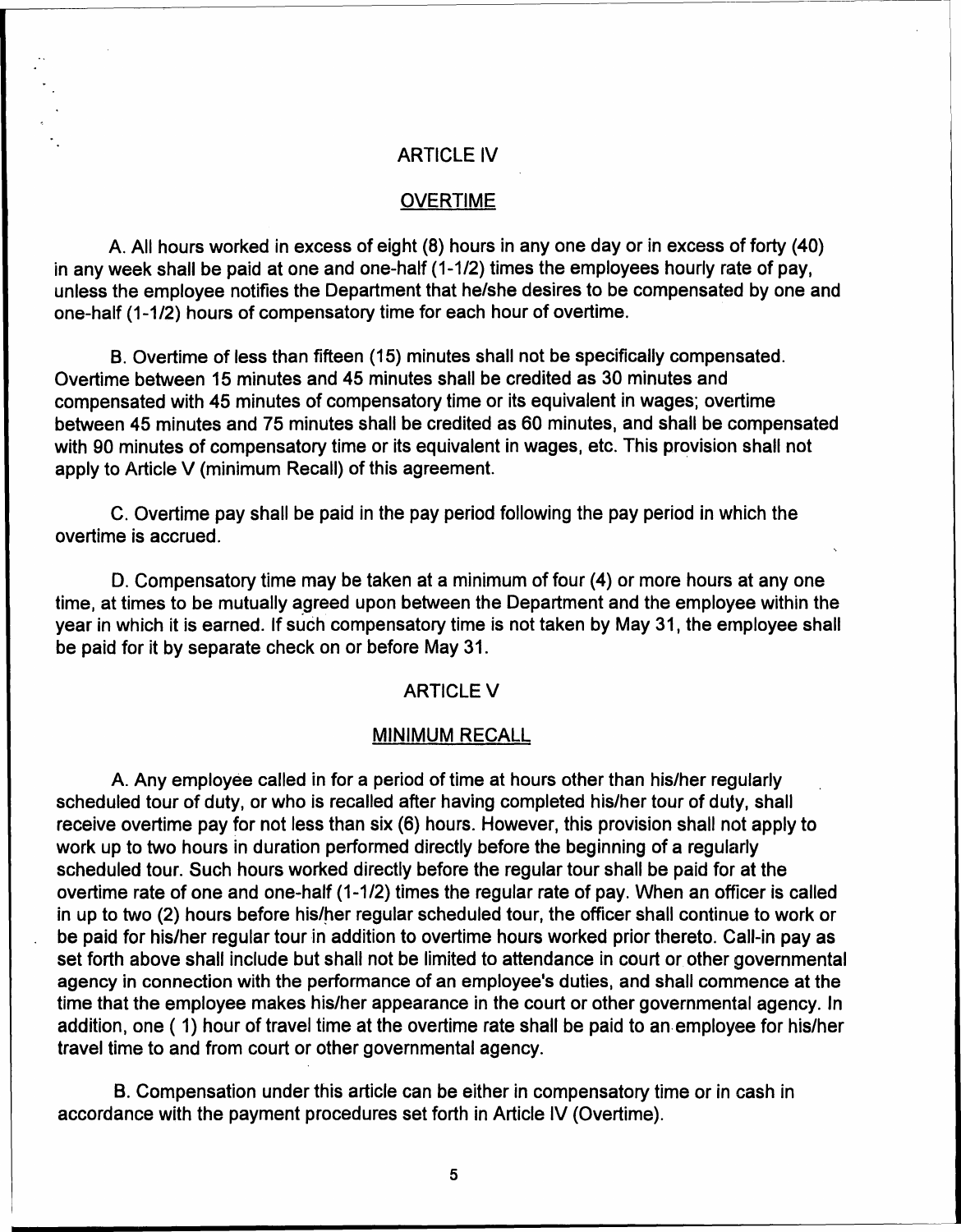## ARTICLE VI

### TOURS OF DUTY

A. Tours of duty shall not be changed to avoid the payment of overtime. However, when required by police necessity over which the Department has no control, such as civil disorders and the like, tours of duty can be changed, upon express written order of the Police Commissioner, to fulfill the police necessity without payment of overtime. Court appearances and the like shall not be deemed a police necessity.

B. When tours of duty are changed other than in cases of police necessity, the total compensation to be received by affected personnel shall be time and one-half (11/2) pay for all such changed hours, whether or not such hours are part of the regular tour. Notwithstanding the foregoing, there shall be only straight-time pay for hours worked on a changed tour of duty occasioned by re-scheduling to accommodate another employee's use of funeral leave or to accommodate the Association President's use of leave in accordance with Article XVIII-E.

C. Whenever the Employer has six (6) or more employees covered by this agreement, the least senior person shall not be entitled to the benefits of paragraph B of this article.

D. In addition to normal duty tours, all personnel shall be required to attend annually not more than twelve (12) three (3) hour meetings to be called by the Police Chief for the purposes of training and education. Compensation shall be paid for attendance at such meetings at the straight time rate.

E. When an employee is required to travel other than to Huntington Bay for training and education, he/she shall be paid twenty-one cents (\$0.21) per mile for use of his/her vehicle. However, first-year employees shall not be reimbursed for any travel expenses.

#### ARTICLE VII

#### HOLIDAY PAY

A. Employees shall receive in addition to salary one day's pay for each of the following holidays: New Year's Day, Martin Luther King's Birthday, Lincoln's Birthday, Washington's Birthday, Memorial Day, Independence Day, labor Day, Columbus Day, Election Day, Veterans Day, Thanksgiving Day, and Christmas Day.

B. Employees shall receive an additional day's pay computed in their holiday paychecks if they are eligible for Veterans Day.

C. Employees shall receive an additional holiday or holidays any special day or days declared by the President of the United States or the Governor of the State of New York.

D. Holiday compensation shall be made on December I and May 31 each year. Veterans will receive two checks, one for seven (7) holidays and one for six (6) holidays. Non-veterans will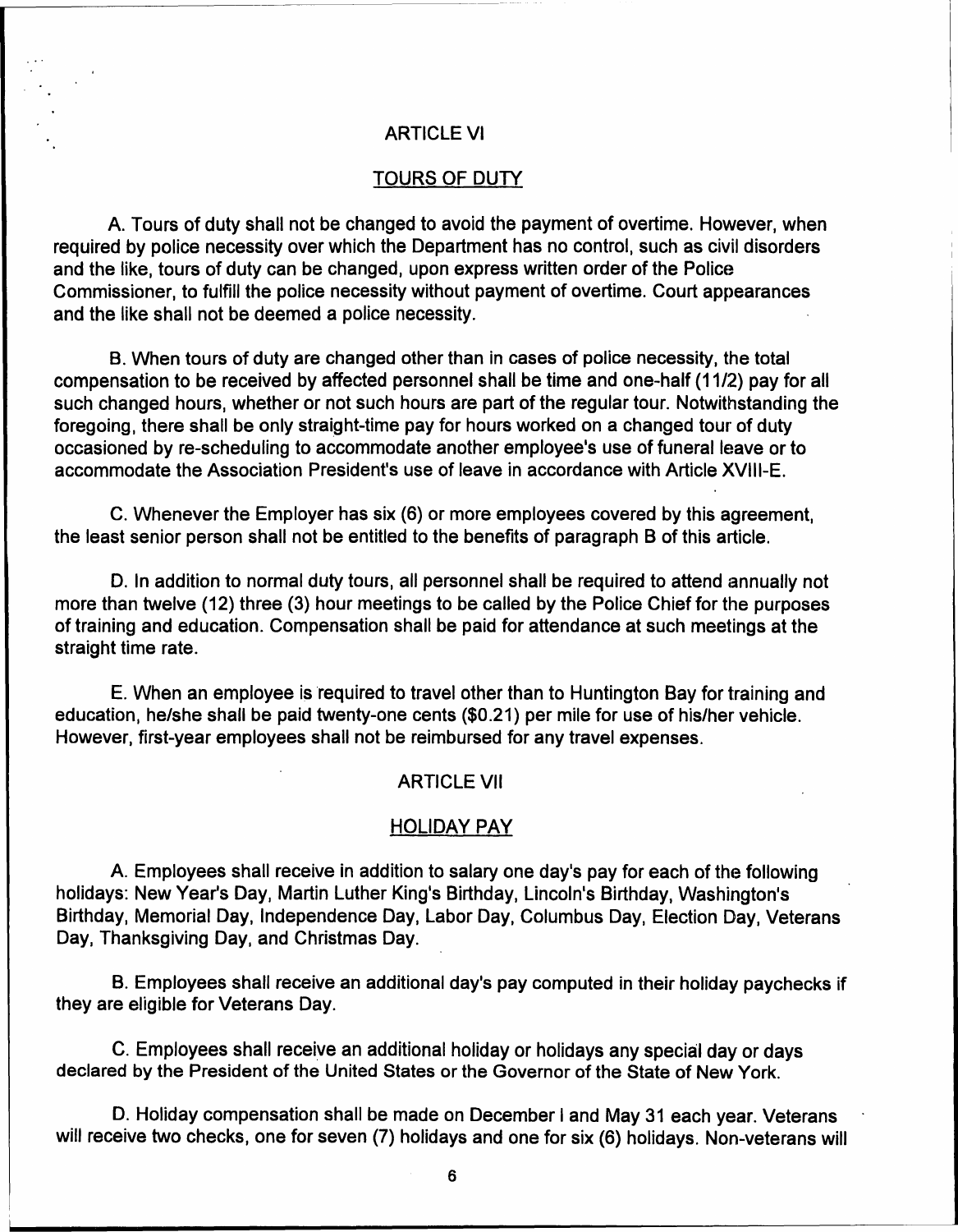.receive two checks for six (6) days each. All holiday checks will reflect the rate of pay in effect at the time of the holidays for which compensation is being made.

E. Employees who work a full shift on a holiday shall receive an additional four (4) hours of straight-time pay.

## ARTICLE VIII

## VACATIONS

A. Vacations shall be chosen on a seniority basis in accordance with past practice.

B. Vacation entitlements shall be based on length of continuous full-time service in accordance with the following schedule:

After one (1) year 10 working days After two (2) years 15 working days After five (5) years 21 working days After ten (10) years 28 working days After fifteen (15) years 30 working days

C. Vacations may be split with the approval of the Chief of Police and/or Police Commissioner.

D. Employees who suffer illness or injury while on vacation may use their sick leave for the remainder of the illness or injury and have their vacation time adjusted accordingly, provided proper notice is given and a doctor's certificate is presented upon return to duty.

E. Employees shall have the right to accrue unused annual vacation time up to a maximum of sixty (60) working days. It is also understood that from this accrued vacation time, the maximum amount of vacation that can be taken during any given year is the amount of days authorized under paragraph B of this article. All unused vacation days accrued beyond sixty (60) working days shall be compensated for on May 31 of each year.

F. Accrued vacation time can be used by an employee in time of extended emergency after the employee's normal allotted time has been taken, subject to approval by the Police Chief or Police Commissioner.

G. Prior to retirement, an employee may elect to use accrued vacation days or be paid for same. Upon death of an employee, payment for unused accrued vacation time will be made to the employee's designated beneficiary.

H. Employees who have planned vacations in accordance with vacation assignments received from the Employer, and who have incurred reasonable expenses in connection therewith, and who are forced to cancel vacations due to a change in schedule caused by the Employer, shall be reimbursed by the Employer for such reasonable expenses incurred up to a maximum of Two Hundred Fifty (250) dollars upon presentation of acceptable evidence epianie<br>.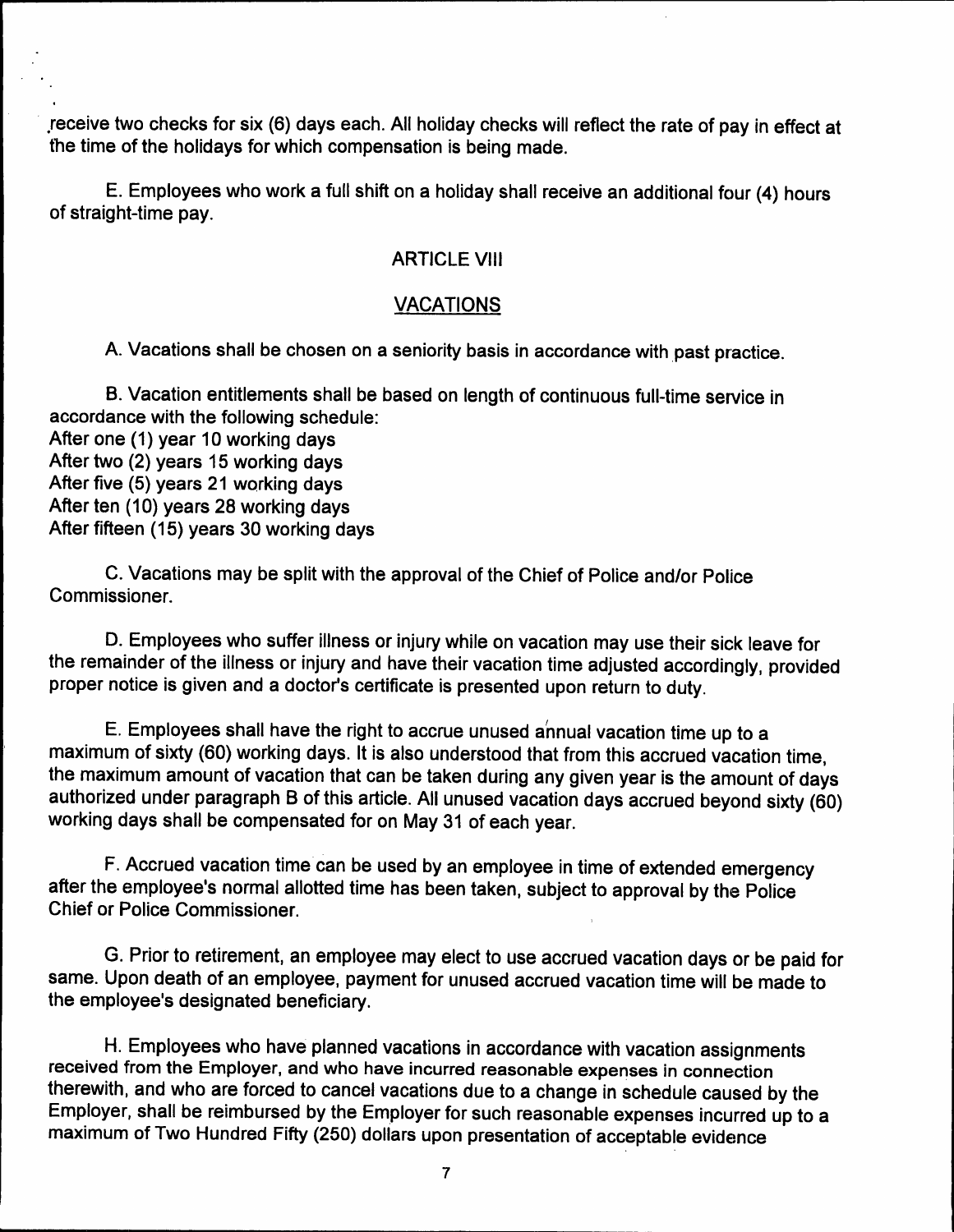substantiating such claims. The Village shall have no liability under this provision where the I change in schedule is required in cases of public emergency or full mobilization of the Department.

.

## ARTICLE IX

## SICK LEAVE

A. Each employee shall be entitled to twenty-four (24) days sick leave with pay per year for personal illness, earned at a rate of two (2) days per month

B. Unused sick leave shall be cumulative to a maximum of four hundred eighty (480) days.

C. Payment for unused sick leave shall be made to the employee at the time of retirement, involuntary termination of employment for other than just cause, or to the employee's designated beneficiary upon the death of the employee. Payment shall be at the rate of one (1) day for every two (2) days accumulated up to a maximum of 180 days pay for 360 days. The effective date of this paragraph is June 1, 1961. Upon mutual agreement, payment for any entitlement hereunder may be made over a period not exceeding three years from the date of retirement.

D. An employee may use up to fifteen (15) days sick leave in each calendar year in the event of the employee's spouse or immediate family living in the employee's household cannot take care of themselves or the children of the employee for whom the employee has a responsibility as parent or guardian.

## ARTICLE X

#### PERSONAL LEAVE

Every Employee is entitled to seven (7) days leave with pay for the purpose of conducting business, family or personal affairs, except bereavement or illness. Any personal leave must be authorized by the Chief of Police and/or Police Commissioner.

## ARTICLE XI

#### FUNERAL LEAVE

Each Employee shall be entitled to four (4) consecutive days off as leave with pay to attend the funeral of a spouse, child, father, mother, sister, brother, father-in-law, mother-in-law, grandmother, or grandfather. These four (4) consecutive days shall include sick leave, holidays, and days off which occur during such four-day period and shall not be in addition thereto.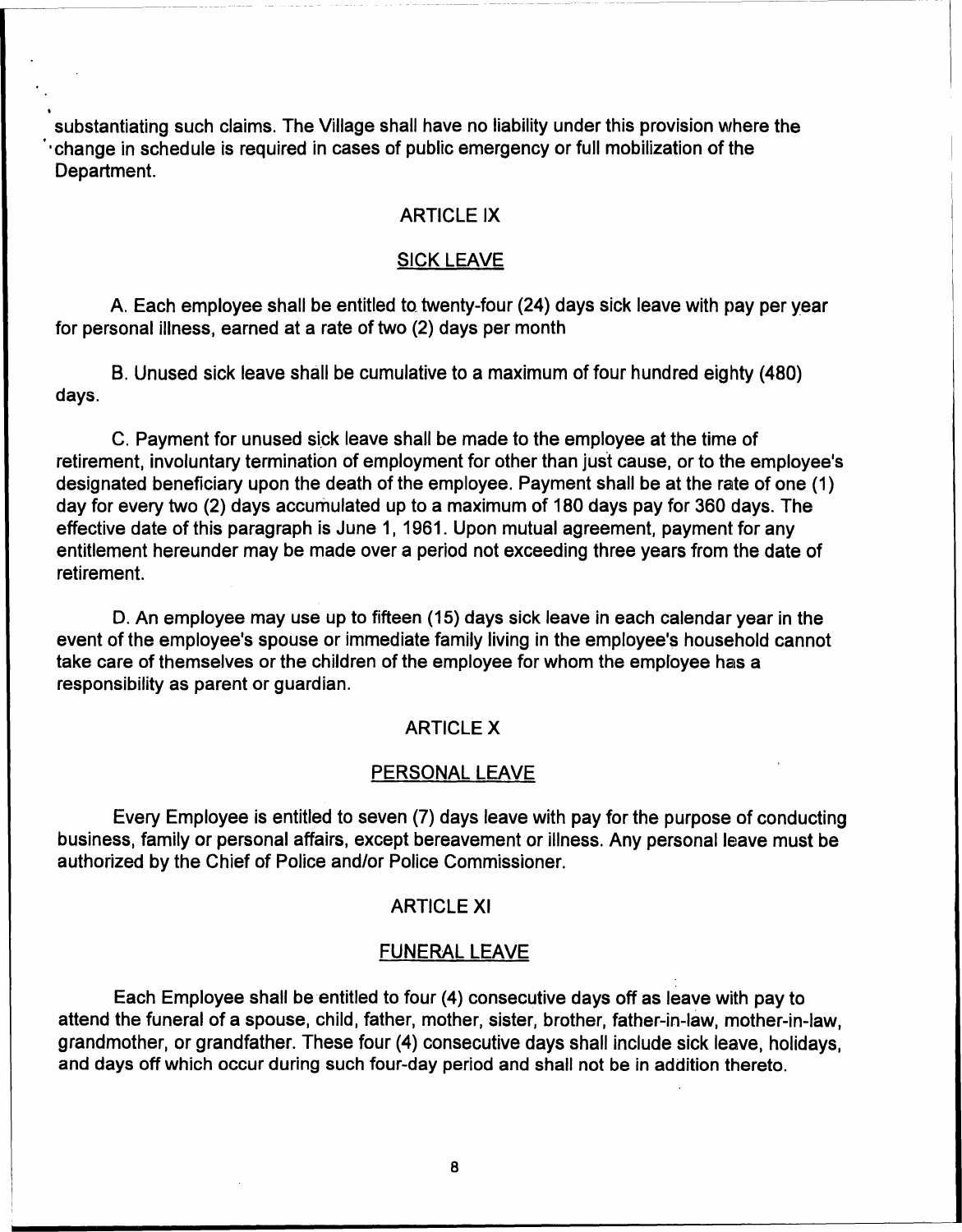#### ARTICLE XII

, ,

#### INJURY IN THE LINE OF DUTY

A. Any Employee who, through no fault. negligence, or misconduct on his/her part, is disabled by injuries suffered while in the service of the Employer, shall, when certified by a duly licensed physician or physicians designated by the Employer stating that the Employee is physically incapacitated for the performance of police duty, be paid the full amount of his/her regular compensation until his/her disability has ceased. or until such time as such physician or physicians shall certify to the Employer that said employee has recovered and is physically fit to do part-time police duty or that such employee is permanently disabled and unfit to perform any police duties and shall recommend that said member be retired from the force.

B. Any employee receiving compensation under paragraph A. above shall pay to the Employer all monies received from Worker's Compensation or any other source, to a maximum of the regular compensation.

C. Any employee being compensated under paragraph A shall be deemed working for the purpose of accruing time in relation to employee benefits.

D. A reoccurrence of an injury originally covered by this article will be compensated in accordance with this article.

#### ARTICLE XIII

#### HOSPITALIZATION PLAN

A. The Employer shall continue in full force and effect the Empire Plan currently in force. The Employer shall continue to pay One Hundred Per Cent (100%) of the cost of the plan for the employees of the Department and their dependents.

B. An employee who retires on service credit, ordinary or accidental disability retirement shall have One Hundred Per Cent (100%) of his/her hospitalization coverage and that of his dependents paid for by the Employer as presently covered as an active member, provided that the Employer shall not be required to pay a total of more than Six Thousand (6000) Dollars per year toward such hospitalization coverage with respect to anyone retired employee and/or his/her spouse and family. If a retired employee receives hospitalization coverage while employed by another Employer, he/she will then withdraw his coverage from this Employer.

C. If an active employee. with one (1) or more years of service. becomes deceased while employed, his/her immediate family at the time of his demise shall receive the same hospitalization as presently provided for active employees at no cost to the survivors. The employee's spouse shall be given this benefit until remarriage. and the employee's children shall be given the benefit until the age of nineteen (19), unless attending college full-time, in which case the age limits shall be twenty-three (23) years. or specially qualified because of mental retardation, etc.. in which case there shall be no age limit.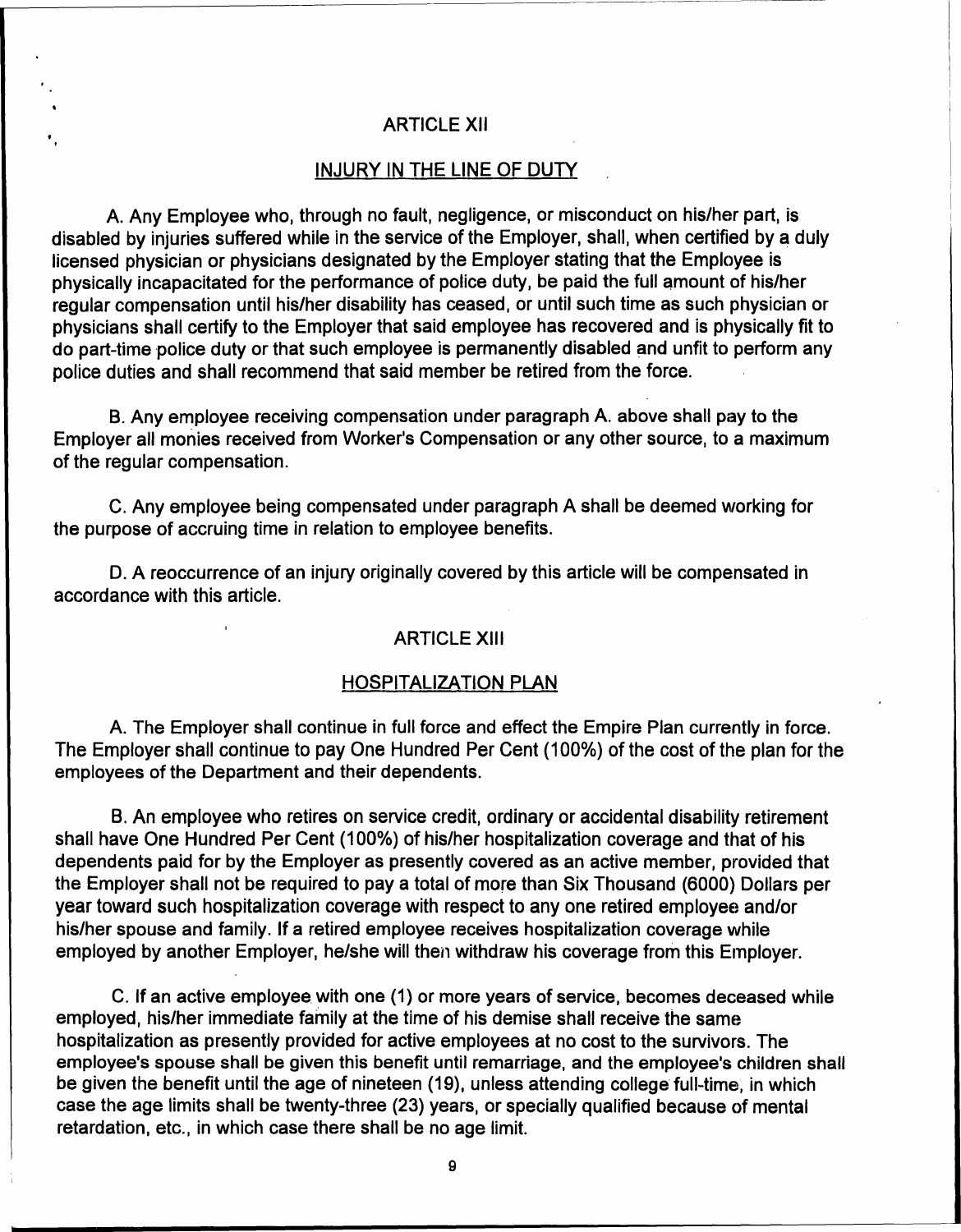#### ARTICLE XIV

## DENTAL

Effective December 1, 1998 the Village shall provide a dental plan issued through Metropolitan Life Insurance Plan named PPO-basic plan, or such other plan providing comparable coverage as follows:

. ,

The Village will provide dental coverage for all members of the bargaining unit. During the life of this agreement the Plan will be funded completely by the Village with a per member monthly premium cap of \$35 for "single" coverage and \$95 for family coverage. If a "single" coverts to a "family," the Village will pay the increase in the base rate.

### ARTICLE XV

#### **INSURANCE**

The Employer shall provide insurance coverage to employees to protect them from civil suits for false arrest, detention or imprisonment, malicious prosecution, libel, slander, defamation or violation of right of privacy, wrongful entry or eviction or other invasion of right of privacy, and invasion of civil rights.

## ARTICLE XVI

#### DEATH BENEFITS

A. Upon the death of an employee, his/her designated beneficiary shall be paid all earned but deferred benefits such as wages, overtime pay, holiday and special days pay, unused vacation time, unused personal leave days, unused accrued sick leave, and other like compensation. .

B. The Employer shall maintain and continue to make all payments for accidental life insurance in the amount of Fifty Thousand (50,000) Dollars for each employee of the Department.

## ARTICLE XVII

#### RETIREMENT

A. Retirement benefits currently in effect will continue to be maintained.

Plan. B. The Employer will continue to provide the current 20-year, 384-d Retirement

C. Notwithstanding any inconsistent provision of law, the parties hereby agree that, in consideration of the Employer's agreement to provide the optional twenty-year retirement plan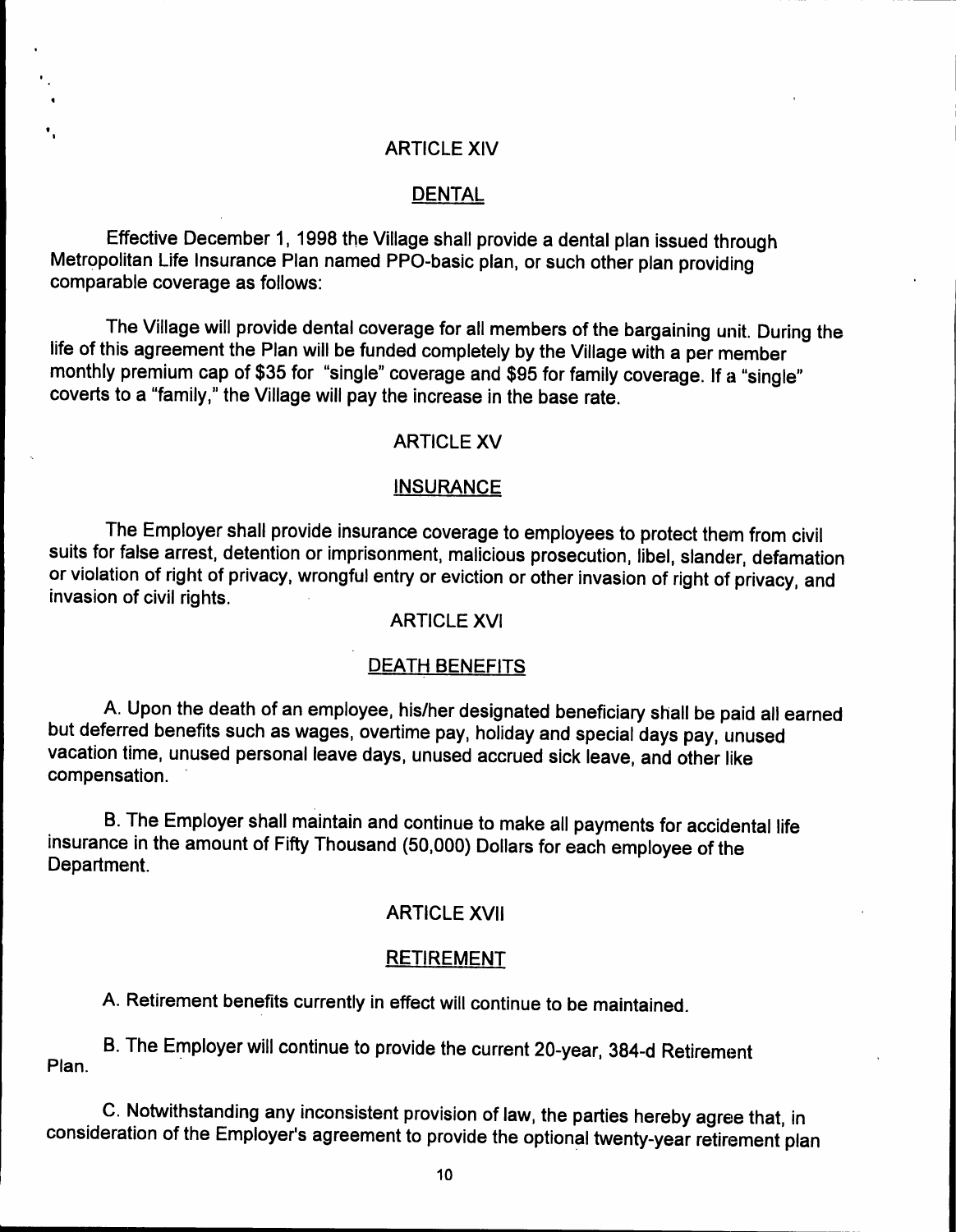pursuant to Section 384-d of the Retirement and Social Security Law at considerable additional  $\sim$  expense to the Employer, the employment of all employees who have completed twenty (20) years of service shall be at the will of the Employer. This agreement to convert all employment to employment at will with no statutory or other rights to continued employment upon completion of twenty (20) years service is based wholly upon financial considerations. In return for the Employer's assuming the substantial additional cost of providing the optional twenty (20) year retirement plan under Section 384-d, the Association, its members, and those it represents, collectively and individually, agree to provide the Employer an opportunity to relieve some of its financial burden by replacing long-term, higher-paid employees with new employees.

Therefore, the Employer has the sole unrestricted right to terminate any employee at any time following his/her completion of twenty (20) years of service, and the Association, its members, and those it represents, collectively and individually waive any and all rights to continued employment upon the completion of twenty (20) years service.

D. This entire article shall be considered a non-mandatory subject of negotiations for all future purposes and neither party shall be required to negotiate concerning retirement.

#### ARTICLE XVIII

#### UNIFORMS

A. Required uniforms and equipment shall be provided by the Employer at the time of appointment to the Department. Thereafter, all uniform and clothing needs will be the responsibility of the employee. Each employee will be granted an allowance of \$980 a year for the purchase and maintenance of uniforms; such allowance to be paid by the Employer to the Huntington Bay Police Benevolent Association in equal semi-annual installments. The parties agree that the Chief of Police will have the authority to set the quality standards of appearance for the Village Police. This allowance will be increased \$1D/year on June 1st of each year of this agreement.

## ARTICLE XIX

#### ASSOCIATION RIGHTS

A. The Employer shall furnish the Association with copies of descriptions of all insurance and retirement coverage's provided in accordance with this agreement.

B. The Employer shall excuse the Association President or his designee from regular duties, without loss of pay and benefits, on days when agreement negotiations and/or amendments are taking place.

C. The Employer shall excuse from duty a member of the four (4) person Huntington Bay Police Shoot Team whenever the Team is scheduled to complete in one of its three (3) yearly shooting matches, and the member of the Team is scheduled to work a shift that would prevent his/her attendance.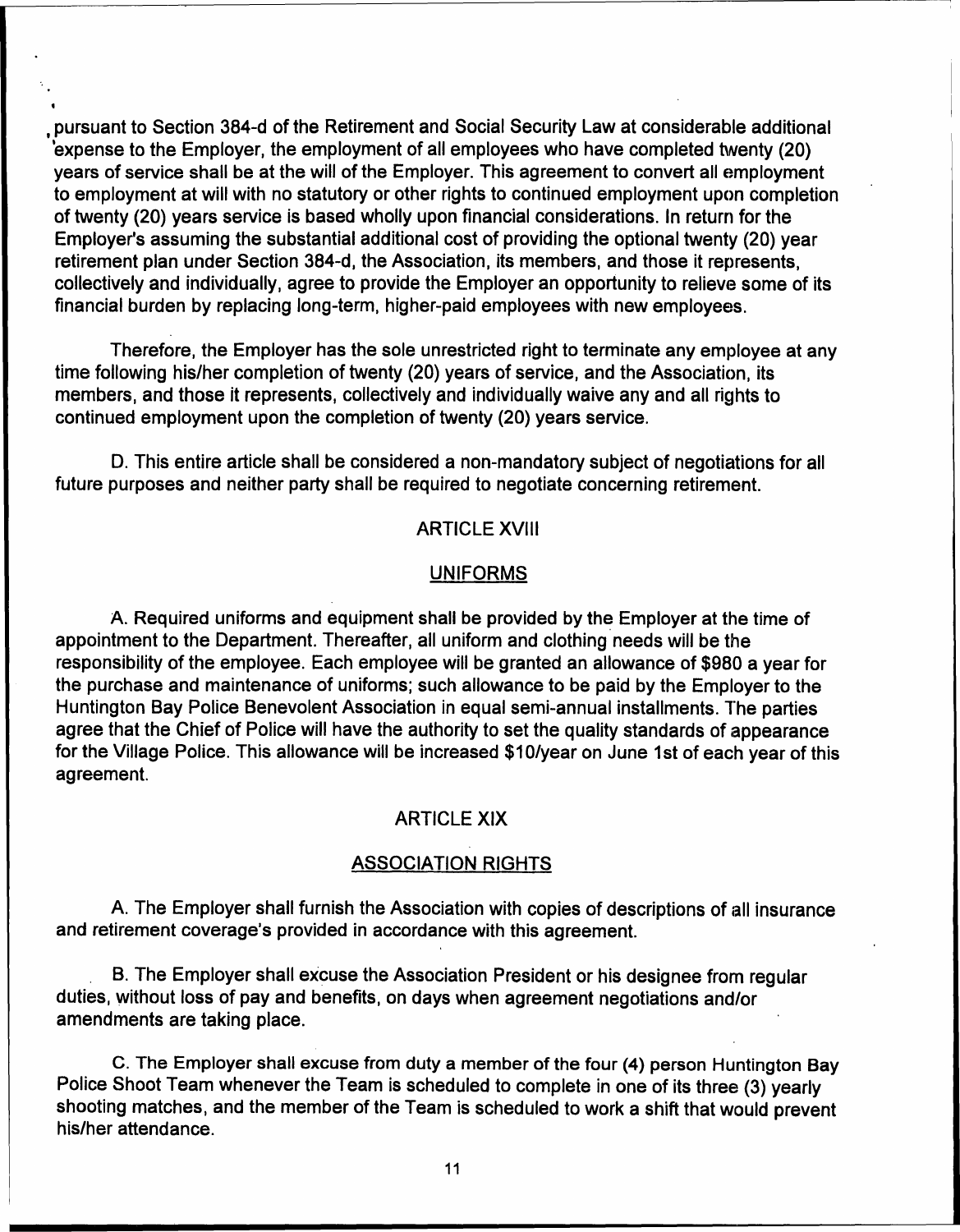D. The Employer shall provide copies of this agreement to all covered employees.

E. The Employer shall excuse the Association President from regular duties, without loss of pay and benefits, for a maximum of six (6) days per year to enable the Association President or his appointed delegate to attend Suffolk County Police Conference meetings.

## ARTICLE XX

#### MANAGEMENT RIGHTS

Any of the rights, powers. functions or authority which the Village had prior to the signing of this agreement, or any agreement with the Association, including those in respect to rates of pay, hours of employment, conditions of work, are retained by the Village, except as those rights, powers, functions or authority are specifically abridged or modified by this agreement or by any supplement to this agreement arrived at through the process of collective bargaining.

## ARTICLE XXI

## **DURATION**

A. The term of the renewed agreement shall be June 1 1998 through May 31. . 2001.

B. The parties acknowledge that during the negotiations which resulted in this agreement. each had the unlimited right and opportunity to make demands and proposals with respect to any subject or matter not removed by law from the area of collective bargaining, and that the understanding and agreements arrived at by the parties after the exercise of that right and opportunity are set forth in the agreement. Therefore. the Employer and the Association, for the life of this agreement, each voluntarily and unqualifiedly waives the right and each agrees that the other shall not be obligated to bargain collectively with respect to any subject or matter not specifically referred to or covered in this agreement, even though such subjects or matter may not have been within the knowledge or contemplation of either or both of the parties the time they negotiated this agreement.

C. This agreement shall not be modified except by written document signed by the parties, i.e., the President of the Association and the Mayor and Police Commissioner of the Village. .